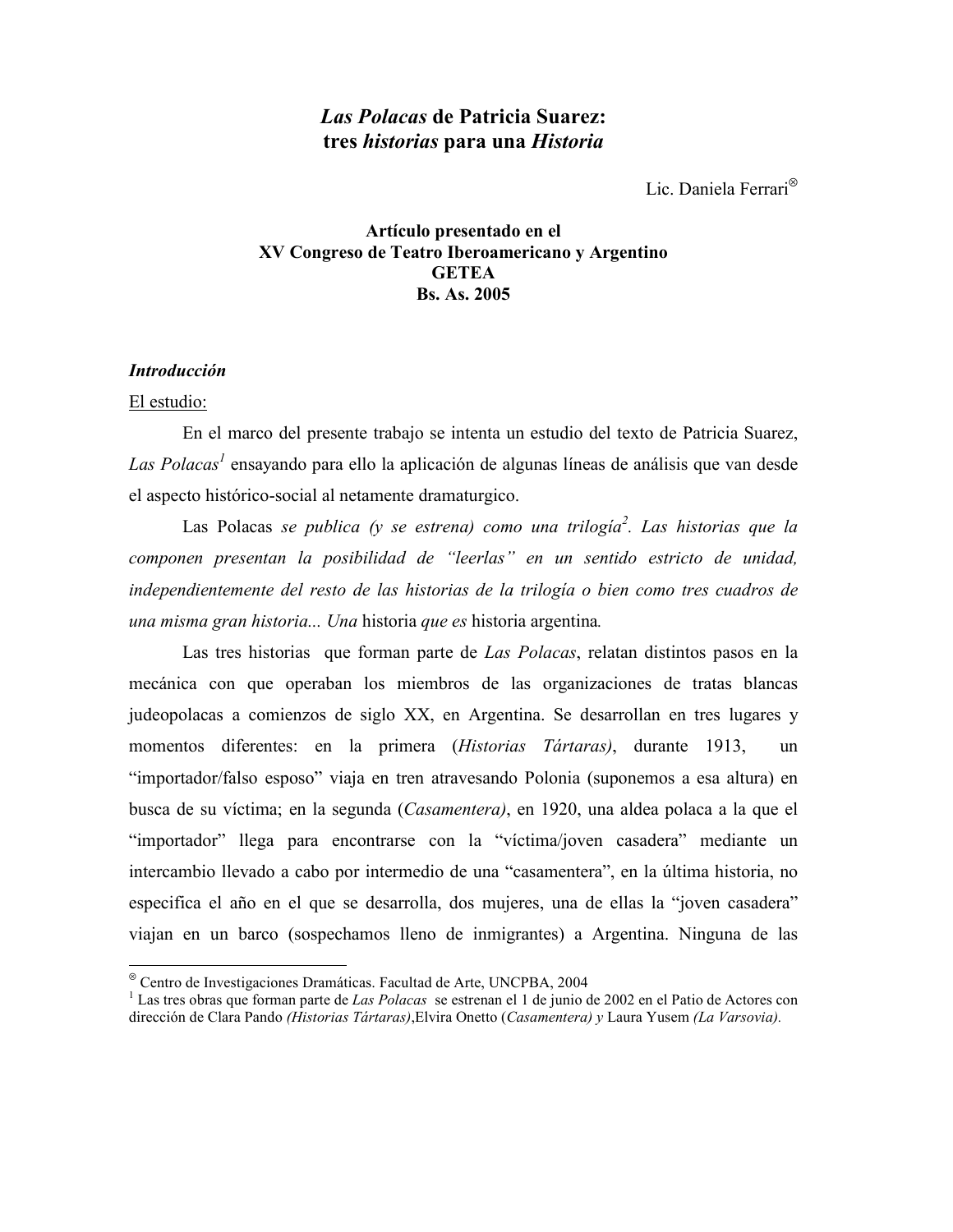historias se desarrolla en Argentina y sin embargo, el país se descubre nítido, preciso y contundente a través de cada una de ellas, al decir de Kartun en el prólogo a la edición de las tres piezas son una extraordinaria maguinaria alusiva que permite iluminar con su sugestión no sólo su extraescena...consigue concebir aquella Argentina de la Zwi Migdal sin mostrar jamás a la Argentina...Iluminándola por reflejo, aludiéndola con acciones y palabras, permitiendo hacer de ella un mito con el procedimiento básico con el que se crean los mitos: no mostrándolo nunca.

#### La autora

Patricia Suárez nació en 1969, en Santa Fe. Estudió Antropología y Psicología en la Universidad Nacional de Rosario. Ha publicado varios de cuentos y ganado numerosos premios<sup>3</sup> principalmente por su trabajo narrativo. También (como casi todos los nuevos dramaturgos del país) en lo teatral se forma principalmente con Mauricio Kartun y que a partir de sus primeros encuentros con él concreta Valhalá, su primera pieza teatral y la pionera de un escenario transitado varias veces por la autora: el nazismo en Argentina. Sus temas, parece, que le demandan exhaustivas investigaciones que siempre se ramifican dando lugar a diferentes enfoques dramáticos sobre una misma cuestión.

Una de las recurrencias de Patricia es la que da tema a esta pieza. La trata de blancas judías polacas a través de organizaciones que actuaron a comienzos de siglo XX en la Argentina. Pero es que la escritura se me da de esa manera, un universo me toma y no lo puedo dejar hasta que se me agota...(Suárez, 2005). El espectador agradecido... En Las *Polacas*. Patricia toma un tópico que el teatro argentino no había frecuentado desde ese

<sup>&</sup>lt;sup>2</sup> Además de una cuarta pieza que no se publica con Las Polacas pero que pertenece al mismo universo temático: El Desván, comedia en la que se pueden encontrar algunos de los elementos analizados en este trabajo.

<sup>&</sup>lt;sup>3</sup> Su última novela publicada fue *Aparte del Principio de la realidad* ganadora del Segundo Concurso de Novela de la Editorial Municipal de Rosario, Santa Fe. En 1993 recibió el Premio de Obras Teatrales "Enrique García Velloso", organizado por la Editorial Municipal de Rosario, por las obras cortas Basta y Vestido de novia. Sus cuentos fueron premiados numerosas veces, entre ellos en 1997 en el Concurso Nacional para Jóvenes Haroldo organizado por Cultura Bonaerense donde recibió el primer premio por el cuento El aniversario de la muerte del Sr. Rojo y en 1998 su libro de cuentos La italiana recibió el Segundo premio del Fondo Nacional de las Artes. A partir de 1997 publica veinte títulos en el Plan de Lectura de la Editorial Libros del Quirquincho. En 1997, su cuento Historia de Pollito Belleza recibió el Premio Monte Avila en el Concurso Juan Rulfo de radio Francia Internacional. En 1998, recibió el primer premio del Concurso de Narrativa Infanto-Juvenil Homenaje a Laura Devetach organizado por la Subsecretaría de cultura de Córdoba, por la novela infantil El dormilón.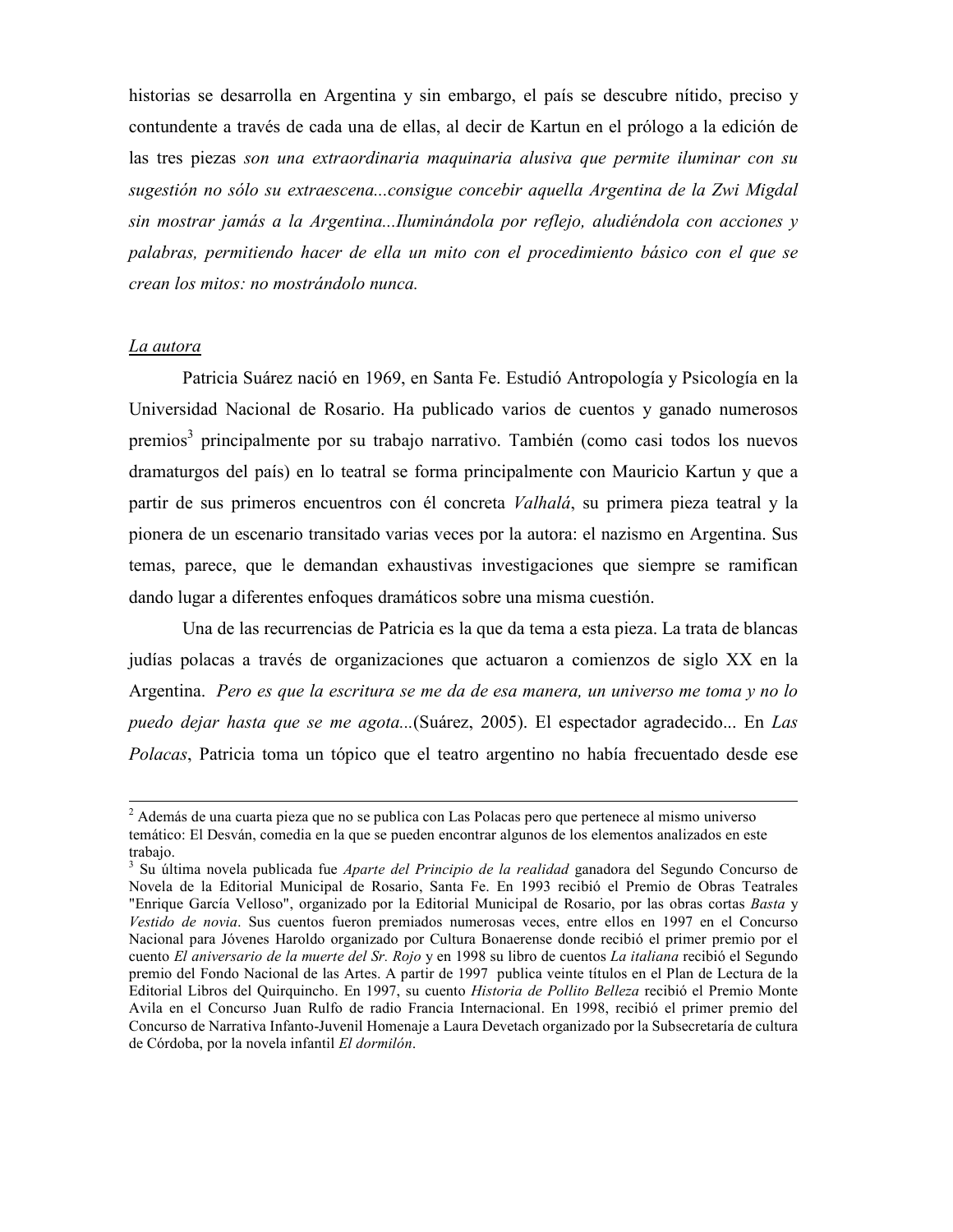lugar, desde esa mirada y construye un retrato potente de una historia nacional de sexo y de muerte, de miseria y soledad.

Lo hace con la carga de quien viene de la narrativa y consigue ubicarse en el panorama de la nueva dramaturgia argentina. Para ella, el teatro y la narrativa son prácticas de escritura diferentes...Las obra teatral se escribe sola, no la podés dirigir. Tenés ideas, investigaciones, estructuras dinámicas, imágenes, personajes, memorias, deseos. Luego, cuando se combinan, tenés la obra. Pero a priori no hay nada.

# Las Polacas I: La historia

La obra de Suárez conduce directamente un momento particular de la historia argentina... La historia que la autora cuenta se desarrolla a comienzos del siglo XX. Argentina festeja el Centenario y vive una apariencia de prosperidad basada en ciertas alianzas políticas de los sectores liberales-conservadores que concluve en el gran provecto de modernización del país basado en la *inmigración*. Dicho proyecto de la oligarquía nacional, como clase que planea un país moderno, resultó por lo menos contradictorio<sup>4</sup>...Resuenan en el texto frases como:

...¿Cómo explicarle entonces cómo es Buenos Aires? Ahí hay que saber aprovechar las oportunidades. De esta forma se puede hacer fortuna. Hay oro tirado en las calles. Se camina pisando oro, todo el que se quiere...

...en boca de Schlomo el personaje que se encarga de seducir hambrientas jovencitas con el cuento del opulencia argentina.

El país que festeja el centenario de su independencia, y la oligarquía patricia que lo conduce, se fue rodeando de una masa de colectividades que procuraba mantener su lengua y sus costumbres. El impacto de la inmigración se produce en forma masiva en el litoral pero la integración social es relativa<sup>5</sup>. Frente al estudio de época, la imagen *multi-étnica* 

<sup>&</sup>lt;sup>4</sup> Con la modernización se produjeron grandes cambios demográficos que respondían a cambios económicos. Los frigoríficos argentinos y los ferrocarriles quedan en manos de grupos financieros extranjeros, se produce una crisis que deja como saldo condiciones laborales diferentes y desmejoradas para los obreros. Surge un movimiento obrero, por acción mayoritaria de extranjeros, como reacción a la "ley de residencia"<sup>4</sup>. La crisis política aumenta en el seno del conservadurismo hasta pasado el centenario que culmina con la derrota de los conservadores y el triunfo de Hipólito Yrigoyen.

 $5$  Los indicadores de sociabilidad, como el matrimonio, la residencia y la participación en asociaciones voluntarias de los grupos extranjeros muestran que es contrario al concepto de pluralidad de razas. Es decir, que se registra una alta proporción de matrimonios endogámicos (al menos entre europeos), que la sociabilidad es inter-étnica y en lo residencial hay una fuerte relación entre propietarios y residentes y por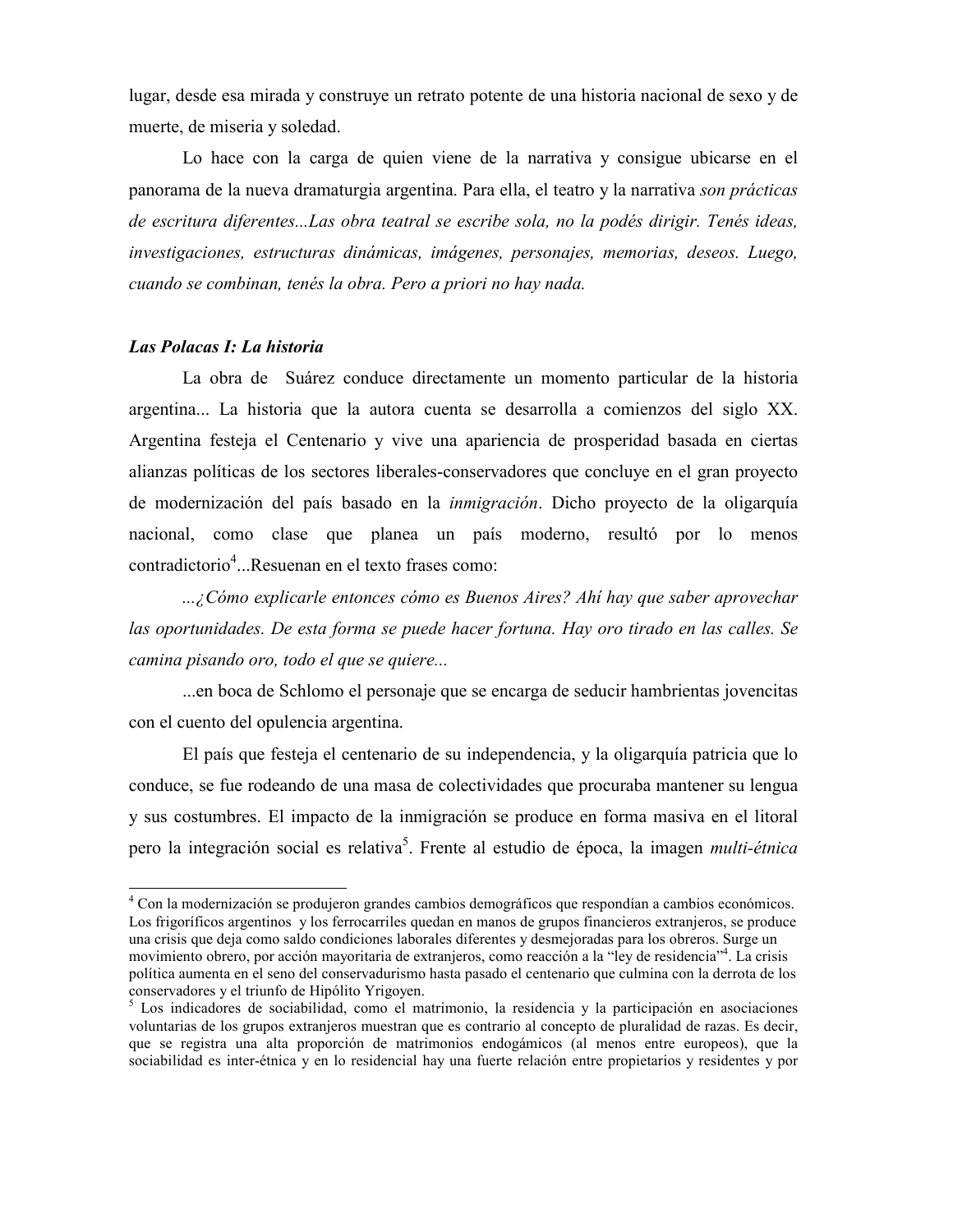pierde la fuerza que le ha dado toda la literatura del siglo XIX y en especial nuestro género  $chico<sup>6</sup>$ .

Parte de esa inmigración la constituían las europeas que poblaban los burdeles de Buenos aires entre 1870 y la Primera Guerra mundial. A fines del siglo XIX, Buenos Aires era conocida internacionalmente como un *tenebroso puerto de mujeres desaparecidas* y vírgenes europeas secuestradas que se veían obligadas a vender su cuerpo y bailar el tango (D.Guy, 1994,17).

En mas de un sentido, la realidad de la prostitución (tantas veces tomado como tema de la literatura) era menos agradable y mas deprimente que la que se reflejaba en gran parte de la historias sobre la trata de blancas. Las prostitutas europeas de Buenos Aires, en su gran mayoría, provenían de familias miserables y trabajaban por desesperación. Todas estas mujeres viven marginadas por la Revolución Industrial, y son expulsadas de su tierra natal por el hambre o por la familia, por la persecución política o religiosa, y veían en la inmigración a otras tierras o a un nuevo continente una clave para su supervivencia.

La prostituta judía era apodada comúnmente "polaca" y una de las principales organizaciones judías de tratantes de blancas era la Zwi Migdal<sup>7</sup>, que -amparada en la corrupción de la institución policial (como en todas las épocas) – engañaba, secuestraba y esclavizaba a mujeres inmigrantes para hacerlas trabajar en burdeles, organización que operaba principalmente en Bs. As. y Rosario.

La prostitución constituía más una típica respuesta consciente a la pobreza, que el resultado de la trampa de algún proxeneta perverso. Cuando la decepción llevaba a las mujeres a la prostitución, con frecuencia los miembros de la familia desempeñaban un papel fundamental.

último en cuanto a las asociaciones voluntarias se establece una relación marcadamente étnica. Tampoco se da una rápida integración cultural, y el lenguaje se convierte en un claro instrumento de medición del prestigio, al menos si se analiza el proceso inmigratorio distinguiendo las brechas generacionales. Los inmigrantes no parecían desear integrarse en el plano cultural y sus hijos tienden luego a argentinizarse, ya que esto es un instrumento de ascenso social.

Uno de los elementos estandarizados dentro del modelo del sainete de la época está vinculado a los personajes. Estos famosos *tipos sociales* que caracterizaron a nuestro sainete nacional son, de alguna manera, una muestra de la conformación de la sociedad porteña de dicha época

 $^7$  Ante la acusación de Raquel Liberman, el periodismo de la época apenas le dedicó unos pocos centímetros: el carácter escandaloso del juicio, la concepción machista imperante y los tabúes de una sociedad pacata hicieron de la gesta de Ruchla Laja Liberman – según constaba en su pasaporte – haya quedado práctimante seputada durante mas de setenta años...Myrtha Schalom. La Polaca. Op. Cit.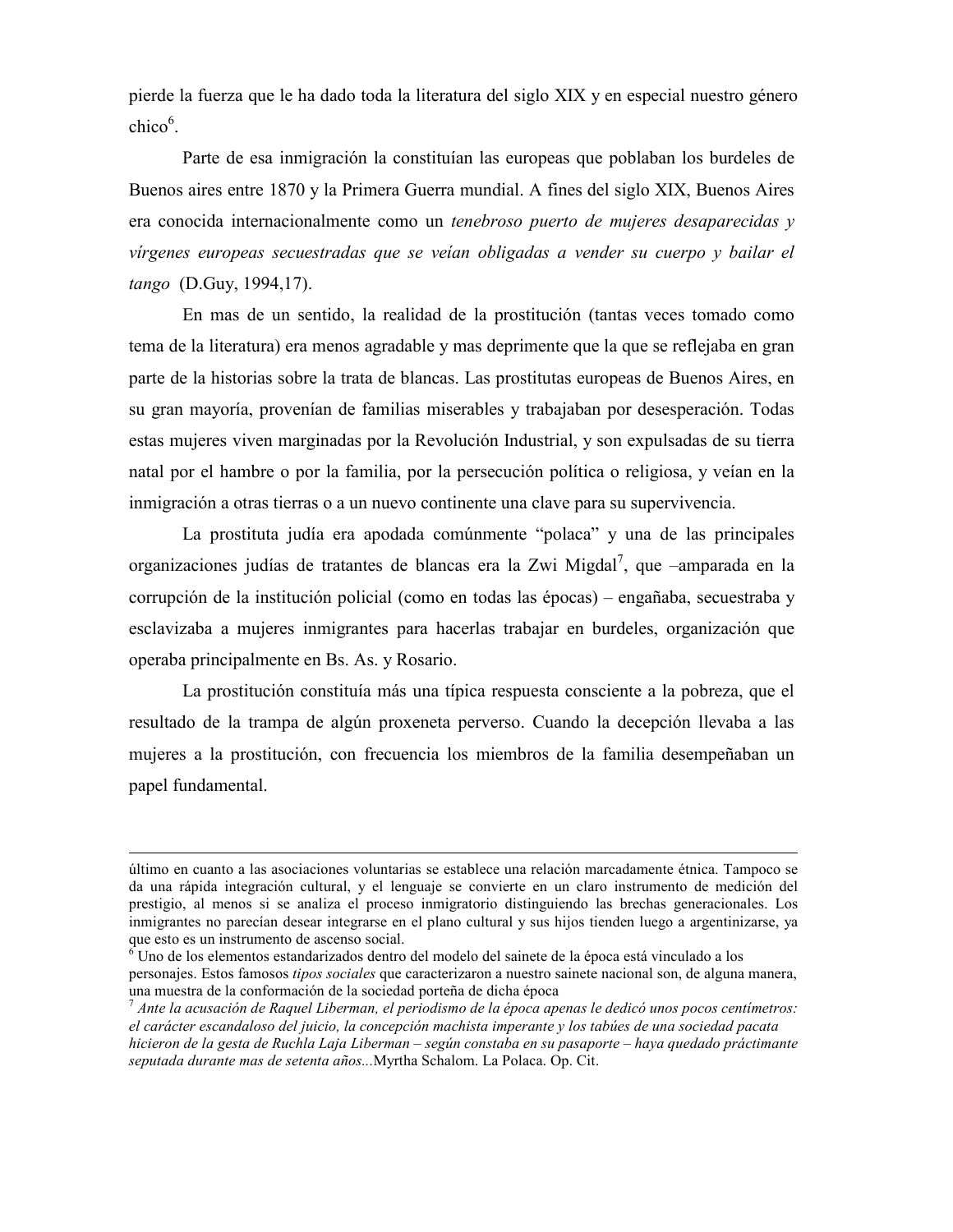Esto es lo que claramente se trasluce en la pieza de Suárez. En Casamentera se ve como una mujer ejerce el oficio de entregadora con el acuerdo de todo un pueblo que organiza el orden en el que sus mujeres parten a la Argentina a "casarse". La entregadora y su hija arman una puesta en escena para el "importador" que incluye un "cebo" que es la bella hija de la entregadora haciéndose pasar por débil mental (y en el próximo caso será una muda y así...), ante la negativa del "esposo" de llevarse a la retrasada otras niñas acceden a la posibilidad de "salvar a su familia" gracias a la "venta". La misma Patricia cuenta Uso mucho material histórico en mis obras...estaba investigando para escribir La Varsovia y me entero que las casamenteras en Polonia les marcaban a los cafishios qué muchachas estaban disponibles...me pareció extraordinario ese personaje que juega a dos puntas, que es tan siniestro...se me ocurrió incluir ese doble juego de entregar a las muchachas para después prevenirlas sobre lo que se podían encontrar.

La opción era supervivencia o muerte, lo cual generaba casamientos religiosos fraudulentos, fácilmente fraguados, jóvenes literalmente vendidas, nefastos traficantes que urdían casamientos por poder. Dado que los casamientos válidos subordinaban a todas las mujeres a sus esposos, los esposos-rufianes rara vez tenían problemas para obligar a su mujer a "trabajar" para mantener a la familia.

Los temas que circundaron a la problemática femenina y la condena social de la mujer, en el teatro (como en la literatura) han sido mayormente escritos por hombres (es el caso de nuestro generoso género chico). Eran los hombres los que hablaban a través de esos personajes, simbolizando la problemática de los inmigrantes y las mujeres urbanas. Resulta entonces claro que los autores de la época pensaban que la prostitución femenina representaba la opción entre inmoralidad y pobreza. Estos escritores vislumbraban tanto el autoritarismo familiar ejercido sobre las mujeres como las estructuras políticas que las victimizan y se solidarizan con las mujeres acosadas por las circunstancias económicas o sociales, pero también las condenaban. Hoy por fin el texto de Patricia Suárez devuelve a esta parte de la historia el lugar que le cabe, componiendo una trama y unos personajes con distintas aristas, lejos de los estereotipos pintorescos y cerca de un realismo crudo, pero también poético...creo que hay que darle una vuelta de tuerca a ese material histórico y no exagerar con la lágrima...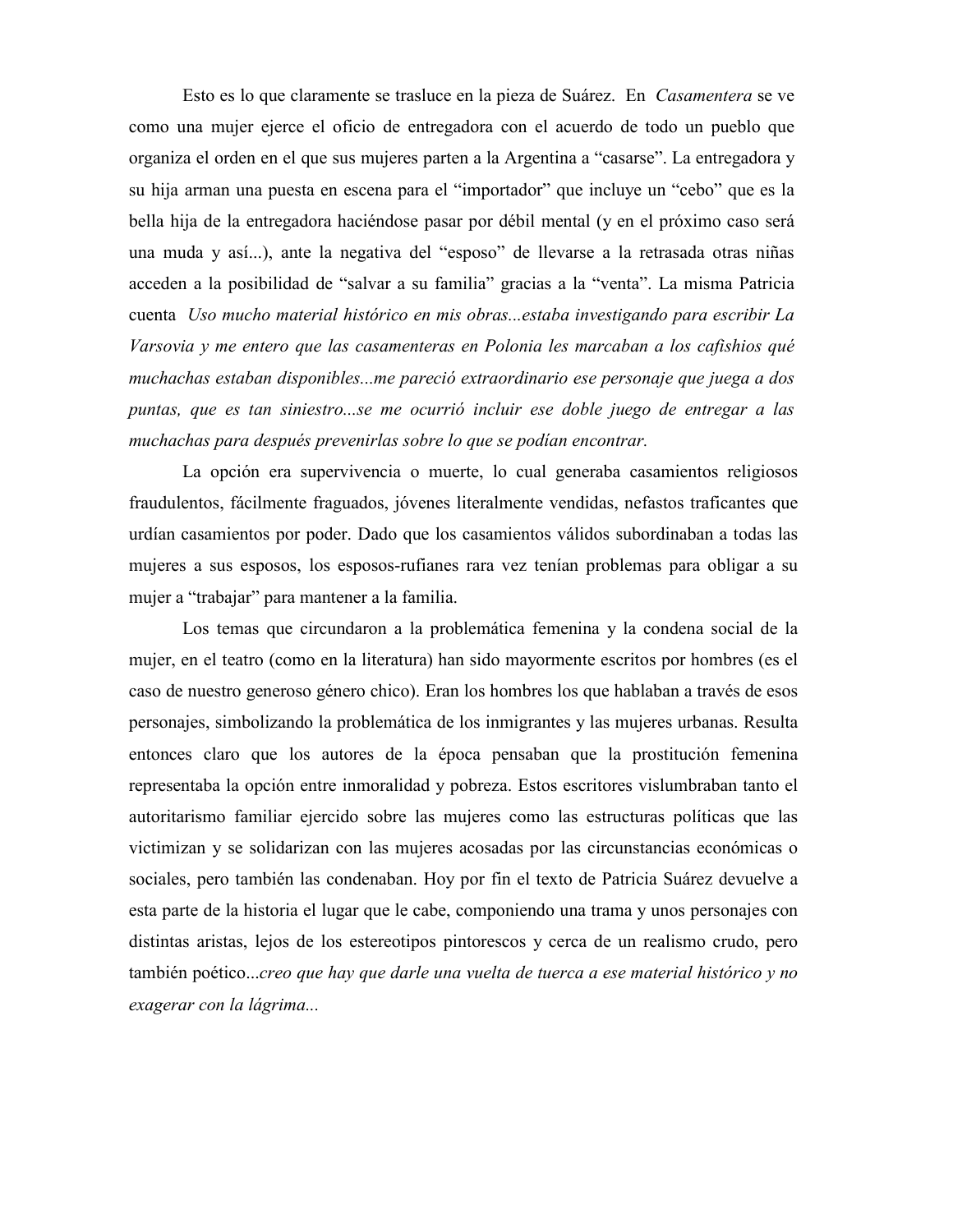## Las Polacas II: la dramaturgia

El acercamiento a las nuevas dramaturgias argentinas<sup>8</sup>, proporciona algunas categorías ineludibles para el estudio de sus textos, ya que son habitualmente abordadas desde la teoría teatral bajo el gran concepto de lo "múltiple" y su caracterización se vincula, pues, a la diversidad, a la singularidad, a lo particular. La escalada de la escena por sobre la escritura dramática y la redefinición del rol del autor que esto supone; la creciente relevancia de lo grupal dentro de la creación dramática; el mestizaje de géneros y recursos; el cuestionamiento de la ficción, la inversión de los Poderes del teatro (Texto, Representación, Diálogo y Personaje), son algunos de los comunes denominadores que sirven de base a la hora de repensar un hecho teatral.

Lo singular en la dramaturgia de Suárez tal vez esté vinculada a su trabajo narrativo, dice de ella misma Yo nunca veo el escenario cuando escribo, porque casi no sé nada de teatro. Yo veo la gente viva, como son, como hablan, cómo se mueven... Tal vez por eso es una escritura mas como la vida, nunca sabes muy bien que va a pasar. Este desprejuicio le permite acercarse a una dinámica esencialmente teatral, en el sentido de entender su texto como pre-texto con un destino esencialmente escénico: si el director no toca el texto, entonces ese texto tampoco es mío. Le doy el bruto, es decir hasta donde considero que puedo llegar y él lo refina.

Esta ida y vuelta de Suárez entre la narrativa y el teatro se vislumbra en la trama de las piezas. Al concentrar mi estudio en este nivel descubro que en todas las obras que se refieren a este universo temático (recordemos que son cuatro), encontramos personajes en común, historias que se continúan, que se retoman, como capítulos de una misma novela.

Me encuentro, así, con tres historias que, como mencionaba en el comienzo, se pueden leer (y en el mejor de los casos...abordar) independientemente y que bien se podrían entender como una composición de fragmentos autónomos o como una fábula lineal. Esto es, podríamos leer cada historia independientemente de las otras o bien leer las tres historias como una sola.

Teniendo en cuenta que, la fábula en el sentido aristotélico constituye el principal elemento de la composición y que según Aristóteles *es la ordenación de los sucesos* para lo

<sup>&</sup>lt;sup>8</sup> Categorías desarrolladas en estudios previos correspondientes a los proyectos Nuevas Dramaturgias Argentinas y Nuevas Dramaturgias de Provincias dirigido por Dra. Julia Lavatelli, que se desarrolla actualmente en la Unicen para el Centro de Investigaciones Dramaticas.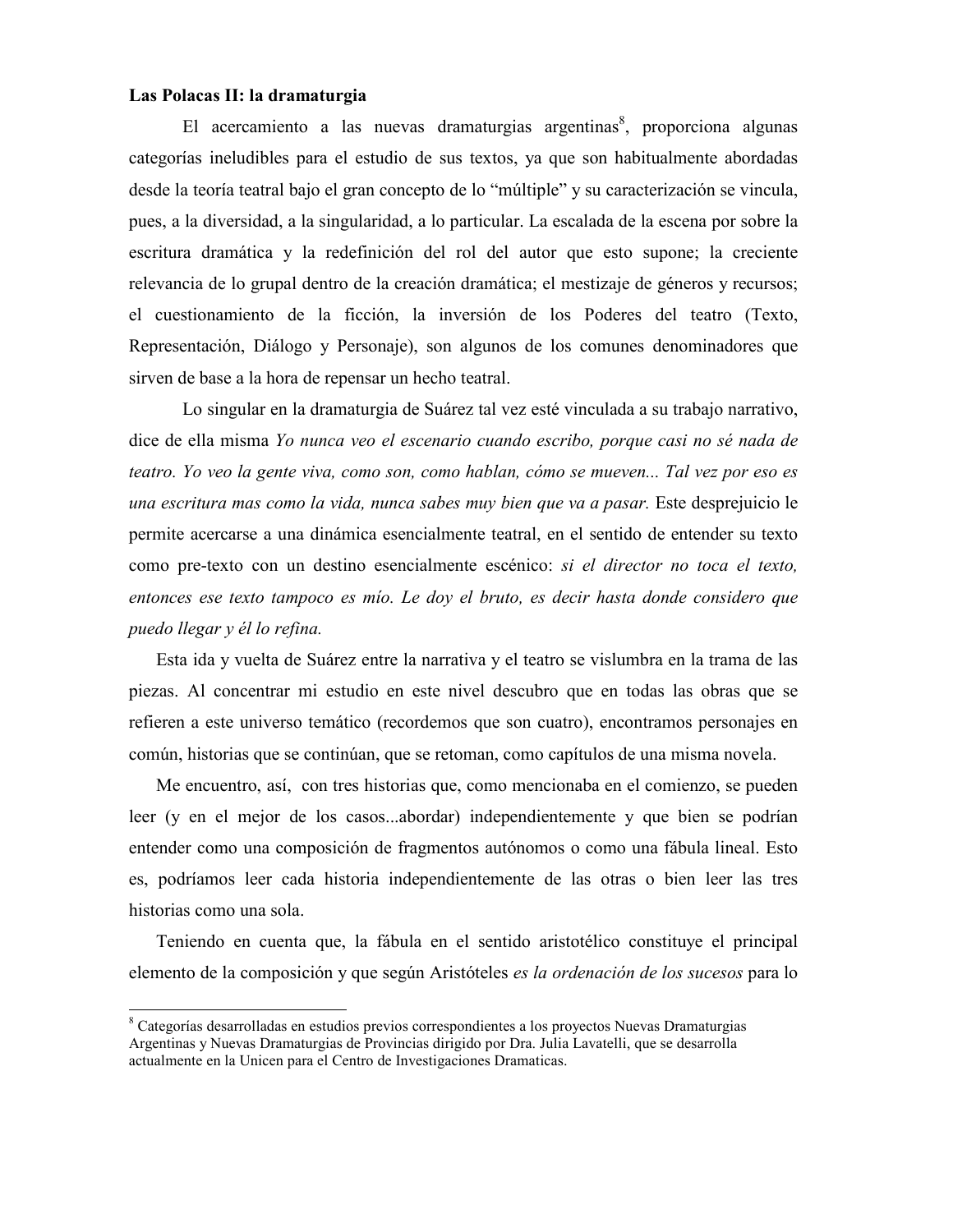cual sigue un principio de racionalidad en la ordenación que le otorga universalidad a la historia representada y sostiene la soberanía de la ficción (por encima del autor y del espectador). Brecht, por su parte, sostiene la primacía de la fábula cuestionando la soberanía de la ficción y postulando la construcción racional del sentido de la obra.

En este sentido, las tres historias que estudiamos se pueden entender como, presentadas de acuerdo a la concepción de montaje épico, organizadas racionalmente cortando la progresión dramática en pos de la presencia del sujeto del discurso.

Sin embargo existen en ellas algunos indicios que nos permiten observar ciertos desplazamientos en relación a los conceptos tradicionales de fábula, ordenación de sucesos, montaje y construcción de sentido. Suárez dice Siempre me pasa lo mismo, empiezo a trabajar con un tema como jugando, y a medida que investigo van apareciendo nuevos personajes y nuevas imágenes y obviamente no los puedo meter a todos en la misma obra.

Historias diferentes, unidas por una propuesta temática: una Historia. Obras breves, que reproducen distintas tramas y no tanto... Si nos proponemos una lectura completa de las piezas/fragmentos encontramos que mas allá de las distintas épocas a las que refiere (recordemos que una transcurre en 1913, la otra en 1920 y la última ni siguiera tiene referencias al respecto) podríamos seguirla como una única pieza.

En primer lugar, recurre a los mismos nombres para los personajes en algunos casos, refiriendo los mismos hechos en otros, como refuncionalizando los materiales de manera que le permita componer una y otra pieza como capítulo. Así, el hombre/importador que viaja en el tren de *Historias Tártaras* (la primera) busca a una Hanna que será su joven esposa; y la Hanna de *La Varsovia* (la tercera) futura esposa de Schlomo (si, el mismo nombre y por que no el mismo personaje que en esta pieza solo se nombra) que viaja en el barco de inmigrantes cuenta detalles de su vida que a esta altura ya sabemos que pertenecen a la historia de Emma de Casamentera (la segunda). La historia de Emma que contada por Hanna es "previa" y corresponde a la pre-historia del personaje que se presentó en la segunda pieza. Es decir, el espectador completa una situación anterior durante la lectura de Obviamente una organización que no se acerca a la noción de la siguiente. racionalidad...mas bien lo contrario.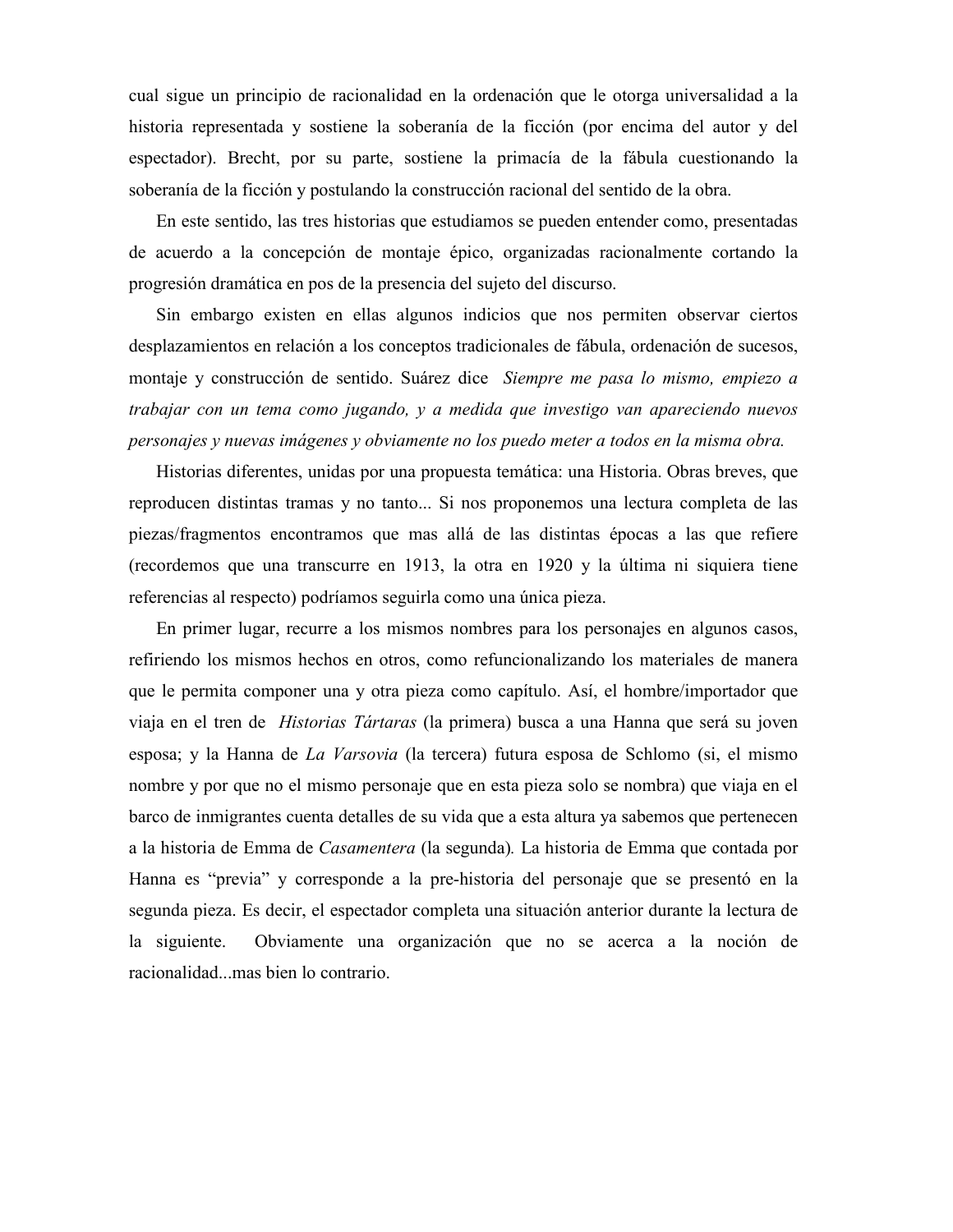En este otro sentido, las tres historias desde una estructura general otorgan a las piezas la posibilidad de leerlas como una única fábula, que no tiene concesiones de orden lógico temporal y que presenta un orden in-estable.

La idea que organiza esta reflexión consiste en considerar la dramaturgia de Patricia Suárez (como tantos otros casos en las nuevas dramaturgias argentinas) como una forma dramática mas vinculada a las formas débiles que a lo que se entendería por una forma fuerte, única y estable, entendiendo por formas débiles a formalizaciones que se resisten a constituir modelos, son inestables, no tienen pretensión superadora: no se instalan ni en la continuación de las tradiciones teatrales ni en la ruptura radical con las mismas, se manifiestan en ese espacio misterioso del *intermedio* (Lavatelli, 2002).

Por otra parte, resulta un concepto asociable a lo que Calabrese llama *neobarroco*<sup>9</sup> o a los trabajos de Deleuze sobre la minoridad del autor, como una referencia matemática que des-normaliza lo normalizado/magnificado, des-estabiliza lo estable, consiste en la búsqueda de formas que muestren la pérdida de la integridad, de la globalidad, de la sistematización ordenada a cambio de la inestabilidad, la polidimensionalidad, la mudabilidad.

El análisis desde este punto de vista también puede remitirse a los personajes de las piezas. Asumen distintas voces o la misma en las bifurcaciones de la trama, cuestionando su unidad primordial y mostrando las contradicciones de la historia. Una teatralidad que decontruye esa realidad aventurando la no existencia del personaje frente al actor.

Comienza entonces a cobrar sentido algunas líneas, como por caso porque Schlomo es el mismo personaje de todas las historias o mas bien es una misma voz que lo caracteriza (i.a modo de gestus social?), pudiendo tomar distintas formas, la forma del actor. Me explico también porque Schlomo duda en si es Hanna o Yanna, su futura esposa que aún no conoce, en *Historias Tártaras*, da igual, ella es simplemente una jovencita polaca hambrienta que representa a todas las que sufrieron las circunstancias reales (recordamos la historia de Raquel Liberman<sup>10</sup> que da pie a estos textos)...procedimientos que rompen con

<sup>&</sup>lt;sup>9</sup> Calabrese en su obra *La Era Neobarroca*, intenta responder algunas preguntas acerca de los fenómenos culturales de nuestro tiempo... acerca del "gusto de nuestro tiempo". Para ello toma el concepto de neobarroco, como un "aire del tiempo" que invade muchos fenómenos culturales de hoy en todos los campos del saber, haciéndolos familiares los unos a los otros y que, al mismo tiempo, los diferencia de todos los otros fenómenos culturales de un pasado mas o menos reciente (Calabrese, 1989, 12).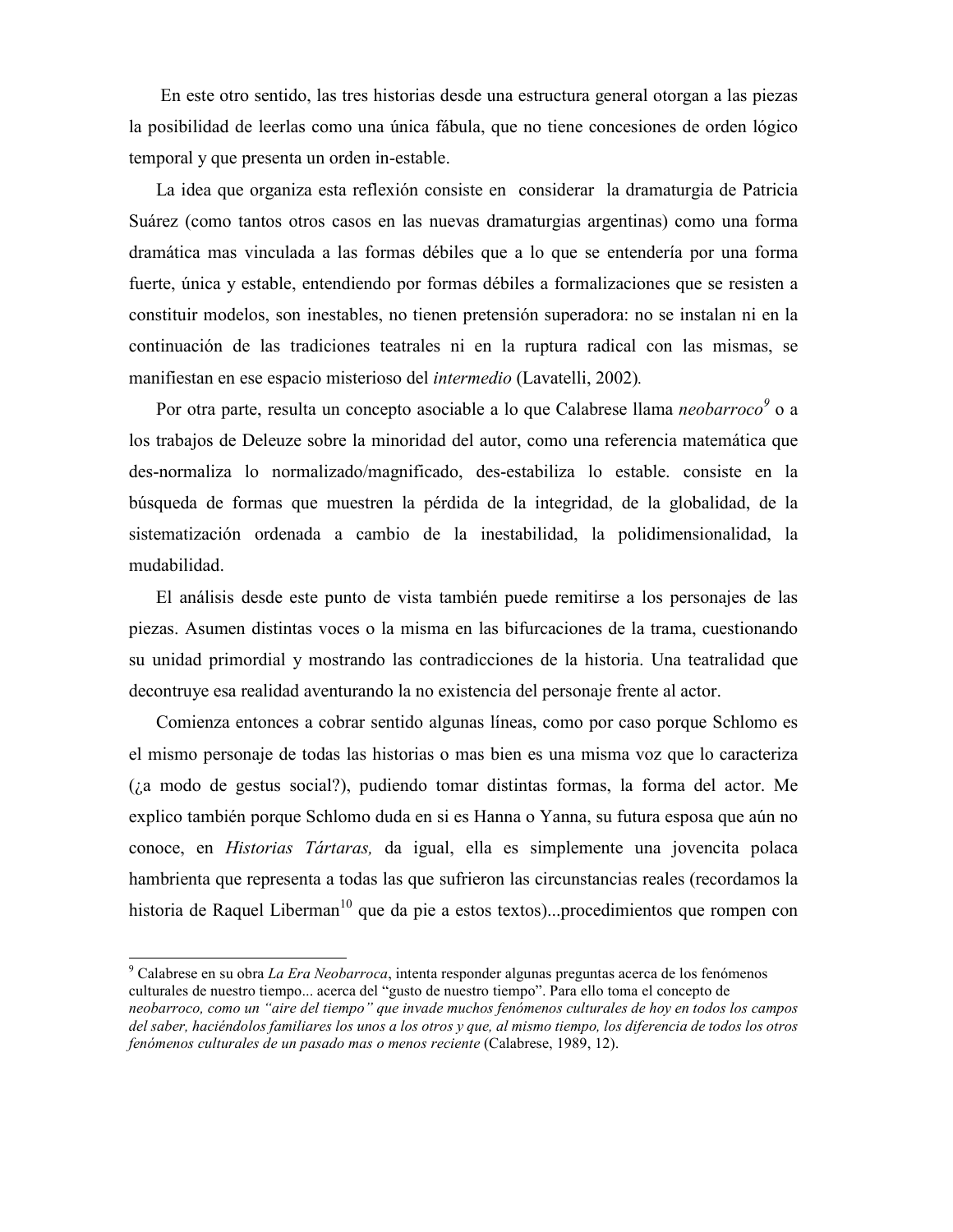el ilusionismo que pueda crearse con la relación de los personajes entre sí y la situación dramática que viven. Un discurso que no sólo nos permite ver una fractura de voces sino más bien pensar en la noción de collage como búsqueda de heterogeneidad en la construcción del sentido.

Como conclusión a este acercamiento a una dramaturgia particular, tal vez reste por decir que el estudio sobre las piezas de Patricia Suárez me acerca nuevamente a una dramaturgia joven que no hace concesiones y que permite un tipo de análisis que se singulariza y surge de la obra misma. Según ella misma es una experiencia muy distinta de la narrativa y después el resultado es muy satisfactorio. Eso de ver cómo los actores transforman el texto, la devolución que te hacen después. Con la puesta en escena el texto crece y da lugar a cosas inimaginables..

# **Bibliografía:**

- 1. Abirached, R. (1994) La crisis del personaje en el teatro moderno. Publicación de la asociación de Directores de Escena de España. Madrid
- 2. Aristóteles (1947). "Poética". Bs.As.: Emecé. (Traducción de Eilhard Schlesinger)
- 3. Calabrese, O (1989) "La era Neobarroca". Ed. Cátedra. Madrid.
- 4. Deleuze G.- Bene C. 2003. Superposiciones. "Un manifiesto de menos" (p. 75 102). Ediciones Artes del Sur. Buenos Aires.
- 5. Lavatelli, Julia (2002) "Las Nuevas Dramaturgias Argentinas".
- 6. Guy, Donna (1994) El sexo peligroso. La prostitución legal en Bs. As. (1875-1955) Ed. Sudamericana.. Bs. As.
- 7. Pavis, P (1996) El análisis de los espectáculos. Ed.Piados. Buenos Aires.
- 8. Pelletieri, O (1997) Una historia interrumpida. Teatro Argentino Moderno (1949-1976). Ed. Galerna
- 9. Revista Picadero Nº 13 (2005) Entrevista a Patricia Suarez realizada por Patrica Espinosa
- 10. Schalom, Myrtha (2003) La Polaca. Inmigración, rugianes y esclavas a comienzos del siglo XX. Grupo editorial Norma. Buenos Aires.